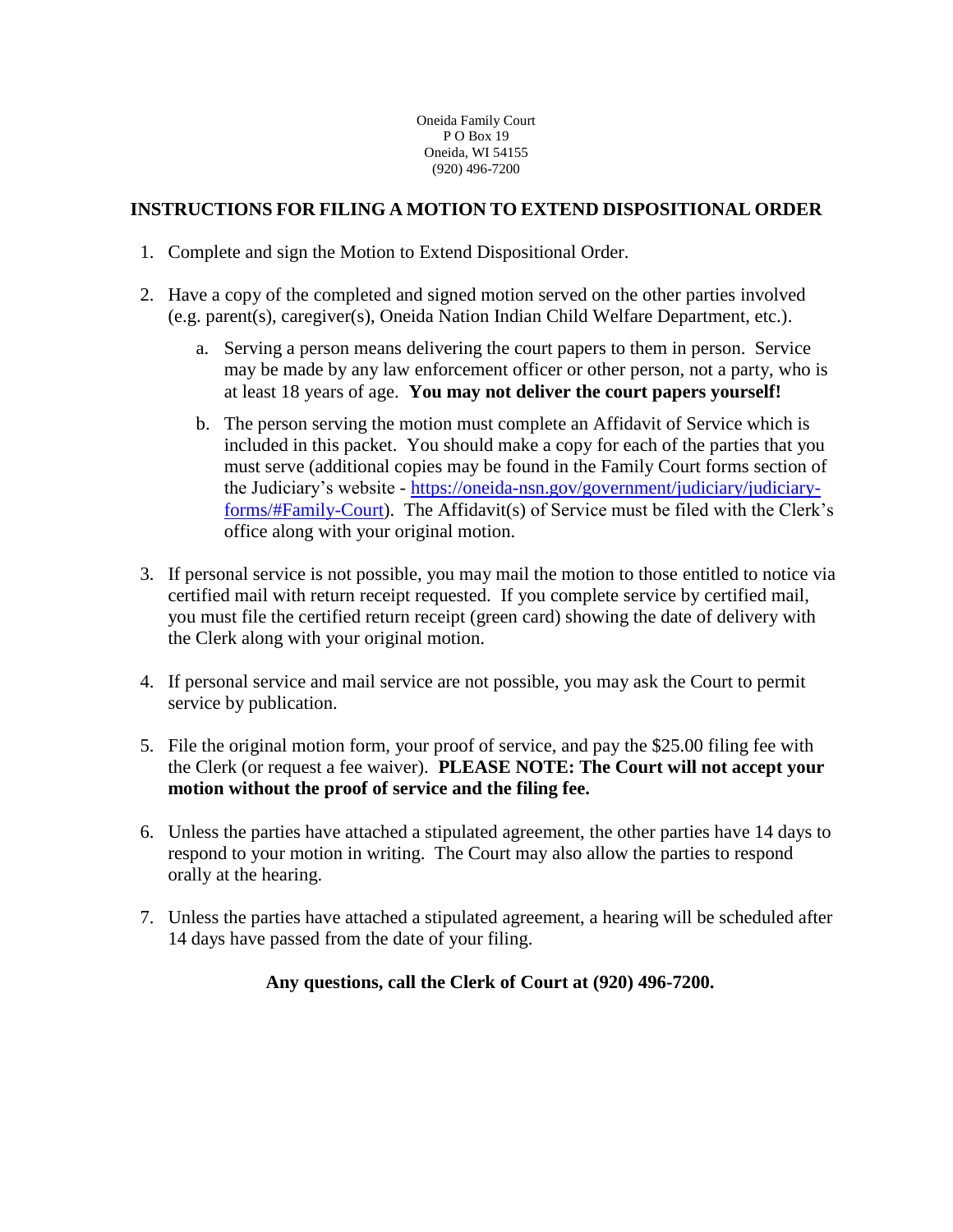Oneida Family Court PO Box 19 Oneida, WI 54155 (920) 496-7200

## **ONEIDA FAMILY COURT**

#### **IN THE INTEREST OF:**

Name

**\_\_\_\_\_\_\_\_\_\_\_\_\_\_\_\_\_\_\_\_\_\_\_\_\_\_\_\_\_\_\_\_\_\_\_ Case No.** \_\_\_\_\_\_\_\_\_\_\_\_\_\_\_

Date of Birth

\_\_\_\_\_\_\_\_\_\_\_\_\_\_\_\_\_\_\_\_\_\_\_\_\_\_\_\_\_\_\_\_\_\_\_

#### **Motion to Extend Dispositional Order**

### **I STATE ON INFORMATION AND BELIEF:**

- 1. The petitioner is:
	- $\Box$  the Department.
	- $\Box$  the Nation's child welfare attorney.
	- $\Box$  the child, if age 12 or older.
	- $\Box$  the child's guardian ad litem.
	- $\Box$  the child's parent.

|    | Child's Address and Telephone Number                                          |               |  |  |  |  |  |
|----|-------------------------------------------------------------------------------|---------------|--|--|--|--|--|
|    | Parent 1's Name, Address, and Telephone Number                                | Date of Birth |  |  |  |  |  |
|    | Parent 2's Name, Address, and Telephone Number                                | Date of Birth |  |  |  |  |  |
|    | Legal Custodian or Guardian's Name, Address, and Telephone Number             |               |  |  |  |  |  |
|    | Petitioner's Name (If Not Listed Above, Include Address and Telephone Number) |               |  |  |  |  |  |
|    |                                                                               |               |  |  |  |  |  |
| 3. | Date current dispositional order expires [Date] ___                           |               |  |  |  |  |  |
|    | 4. Date dispositional order should be extended to [Date]                      |               |  |  |  |  |  |

\_\_\_\_\_\_\_\_\_\_\_\_\_\_\_\_\_\_\_\_\_\_\_\_\_\_\_\_\_\_\_\_\_\_\_\_\_\_\_\_\_\_\_\_\_\_\_\_\_\_\_\_\_\_\_\_\_\_\_\_\_\_\_\_\_\_\_\_\_\_\_\_\_\_\_ \_\_\_\_\_\_\_\_\_\_\_\_\_\_\_\_\_\_\_\_\_\_\_\_\_\_\_\_\_\_\_\_\_\_\_\_\_\_\_\_\_\_\_\_\_\_\_\_\_\_\_\_\_\_\_\_\_\_\_\_\_\_\_\_\_\_\_\_\_\_\_\_\_\_\_

5. Request for extension is based on the following reasons: \_\_\_\_\_\_\_\_\_\_\_\_\_\_\_\_\_\_\_\_\_\_\_\_\_\_\_\_\_

**See attached**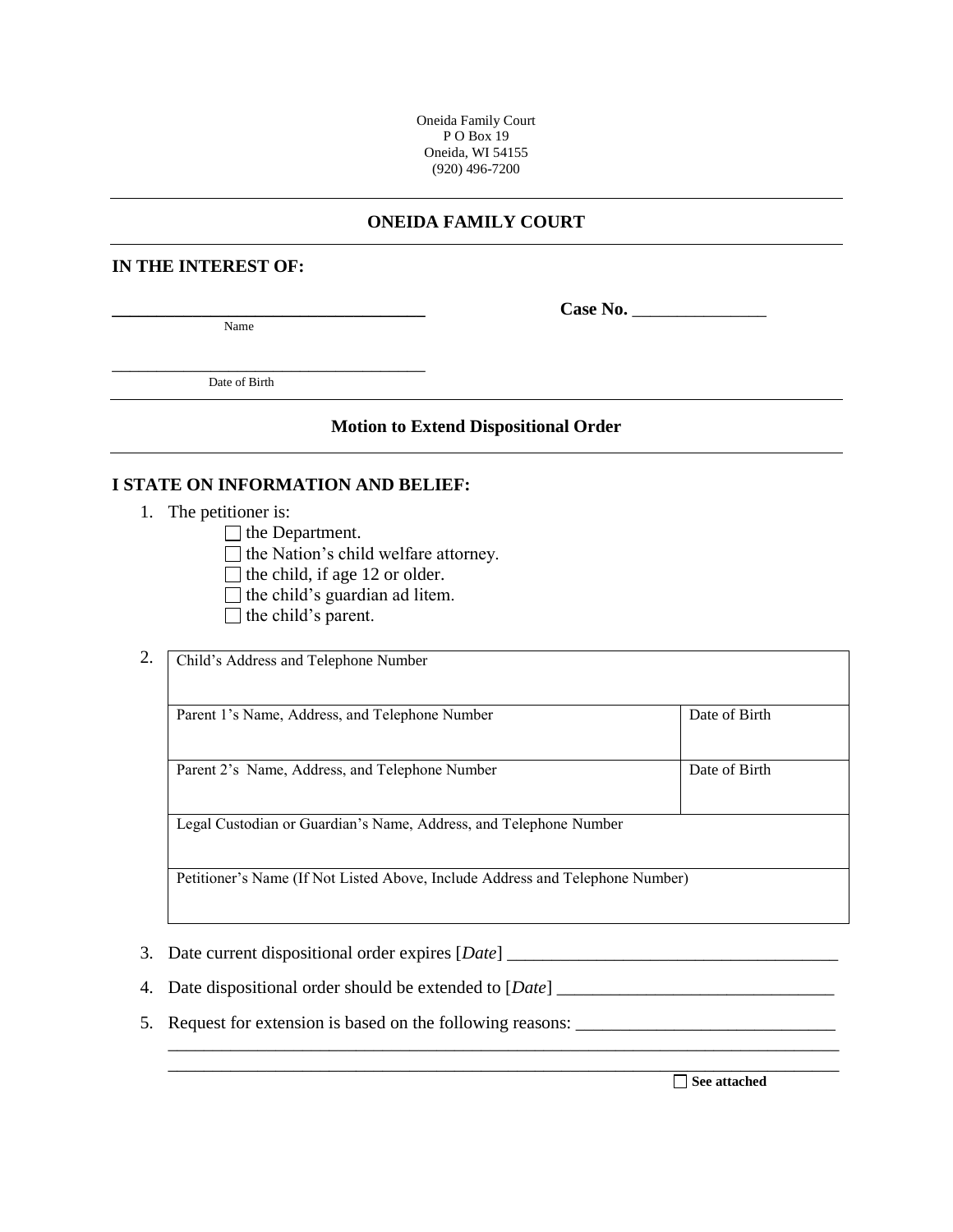#### Oneida Family Court P O Box 19 Oneida, WI 54155 (920) 496-7200

6.  $\Box$  The child is placed outside of the home. Reasonable efforts to achieve the permanency goal of the child's permanency plan have been made by the Department as follows: \_\_\_\_\_\_\_

\_\_\_\_\_\_\_\_\_\_\_\_\_\_\_\_\_\_\_\_\_\_\_\_\_\_\_\_\_\_\_\_\_\_\_\_\_\_\_\_\_\_\_\_\_\_\_\_\_\_\_\_\_\_\_\_\_\_\_\_\_\_\_\_\_\_\_\_\_\_\_\_ \_\_\_\_\_\_\_\_\_\_\_\_\_\_\_\_\_\_\_\_\_\_\_\_\_\_\_\_\_\_\_\_\_\_\_\_\_\_\_\_\_\_\_\_\_\_\_\_\_\_\_\_\_\_\_\_\_\_\_\_\_\_\_\_\_\_\_\_\_\_\_\_\_

**\_\_\_\_\_\_\_\_\_\_\_\_\_\_\_\_\_\_\_\_\_\_\_\_\_\_\_\_\_\_\_\_\_\_\_\_\_\_\_\_\_\_\_\_\_\_\_\_\_\_\_\_\_\_\_\_\_\_\_\_\_\_\_\_\_\_\_\_\_\_\_\_\_ See attached**

### 7. I request:

\

.

□ A hearing be scheduled on this motion.

 $\Box$  The Court approve the attached stipulation which has been signed by all of the parties.

**\_\_\_\_\_\_\_\_\_\_\_\_\_\_\_\_\_\_\_\_\_\_\_\_\_\_\_ \_\_\_\_\_\_\_\_\_\_\_\_\_\_**

Signature Date

Name Printed or Typed

\_\_\_\_\_\_\_\_\_\_\_\_\_\_\_\_\_\_\_\_\_\_\_\_\_\_\_

**IF A REQUEST TO EXTEND A DISPOSITIONAL ORDER IS MADE PRIOR TO THE TERMINATION OF THE ORDER, BUT THE COURT IS UNABLE TO CONDUCT A HEARING ON THE REQUEST PRIOR TO THE TERMINATION DATE, THE ORDER SHALL REMAIN IN EFFECT UNTIL SUCH TIME AS AN EXTENSION HEARING IS CONDUCTED.**